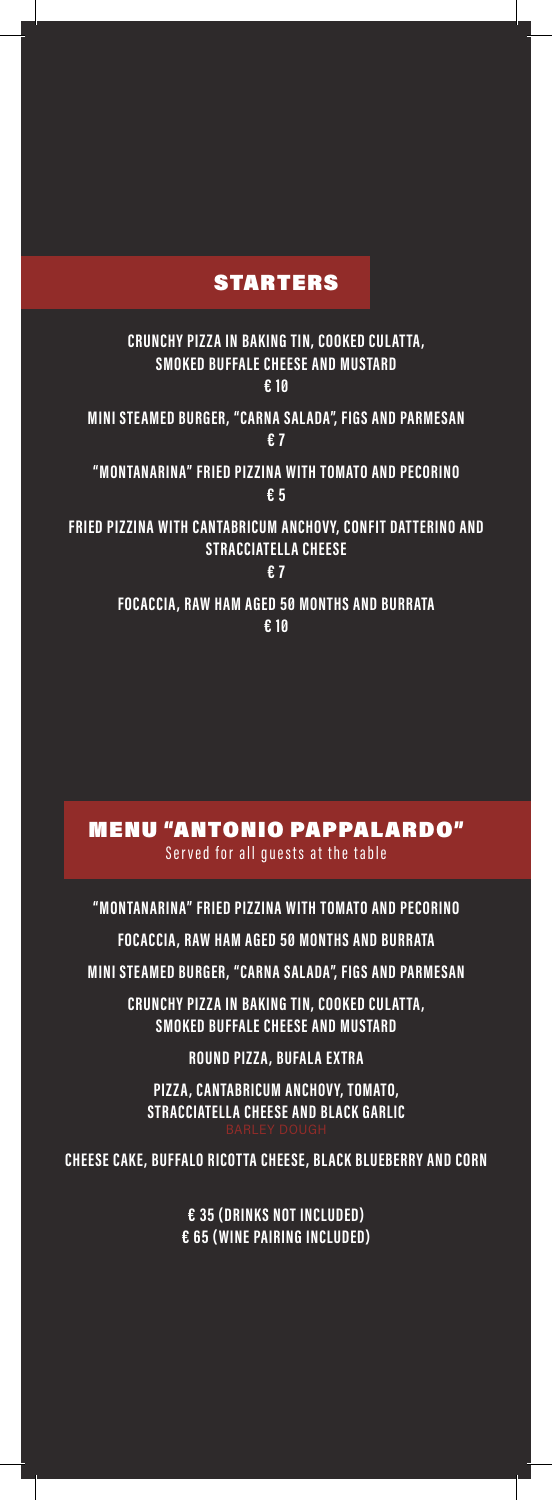

For Inedito, I create an exclusive dough, made with a blend of semi-wholemeal, wholemeal and ancient grains, to obtain a highly digestible, fragrant and melt-in-your-mouth product.

**Antonio Pappalardo**

All pizzas are available on request with gluten-free dough and lactose-free mozzarella.

| <b>MARGHERITA</b><br>AGEROLA'S FIORDILATTE CHEESE, TOMATO SAN MARZANO AND BASIL                                                        | £ 12                     |
|----------------------------------------------------------------------------------------------------------------------------------------|--------------------------|
| <b>BUFALA</b><br>BUFFALO CHEESE, SAN MARZANO TOMATO AND BASIL                                                                          | € 13                     |
| <b>BUFALA EXTRA</b><br>TOMATO SAUCE, BUFFALO MOZZARELLA CHEESE, BASIL, CONFIT<br>DATTERINO TOMATOES AND AGED 50 MONTHS PARMESAN CHEESE | € 17                     |
| <b>COSSACK</b><br>PECORINO, SAN MARZANO TOMATO AND BASIL                                                                               | € 13                     |
| "MASCULINA DA MAGGHIA" ANCHOR, TOMATO,<br><b>BURRATA CHEESE, CAPERS AND SALINA ISLAND ORIGAN</b>                                       | € 15                     |
| CAMONE TOMATO, CUCUNCI (CAPERS FRUIT), PISTACHO, FIORDILATTE<br><b>CHEESE, CRUSCO SWEET PEPPER AND PORTULCACA SALADS</b>               | €18                      |
| BUFFALO MOZZARELLA SMOKED, YELLOW TOMATO AND<br><b>SZECHUAN PEPPERS</b>                                                                | €18                      |
| <b>PARMIGIANA</b><br>EGGPLANT, BUFFALO, BASIL, CONFIT DATTERINO TOMATOES<br>AND GRANA PADANO CHIPS                                     | €18                      |
| <b>CANTABRICUM ANCHOVY, TOMATO, STRACCIATELLA CHEESE AND</b><br><b>BLACK GARLIC</b><br><b>BARLEY DOUGH</b>                             | € 25                     |
| TUNA BELLY, FIORDILATTE CHEESE, RADISHES, PEANUT AND LIME                                                                              | € 20                     |
| <b>SUMMER CAPRICCIOSA</b><br>FIORDILATTE, COOKED "CULATTA", ZUCCHINI, MINT<br>CARDONCELLI, THYME AND PARMIGIANO CHEESE                 | $\overline{\epsilon}$ 19 |
| <b>50 MONTHS AGED RAW HAM AND BURRATA</b><br><b>BARLEY DOUGH</b>                                                                       | € 28                     |
| > ROUND CLASSIC PIZZA IS ALSO AVAILABLE                                                                                                | € 23                     |
| 'NDUJA, TOMATO, FIORDILATTE, CAIAZZANE OLIVES<br>AND CONFIT DATTERINO TOMATOES                                                         | €18                      |

The products with \* can be frozen or deep-frozen at origin.

Some fresh products undergo the rapid blast chilling process to ensure their quality and food safety.

For the presence of substances containing allergens or in case of intolerances, contact the dining room staff.

SERVICE CHARGE € 3

PI

ZZ

AS

## INEDITO La Pizza di Antonio Pappalardo

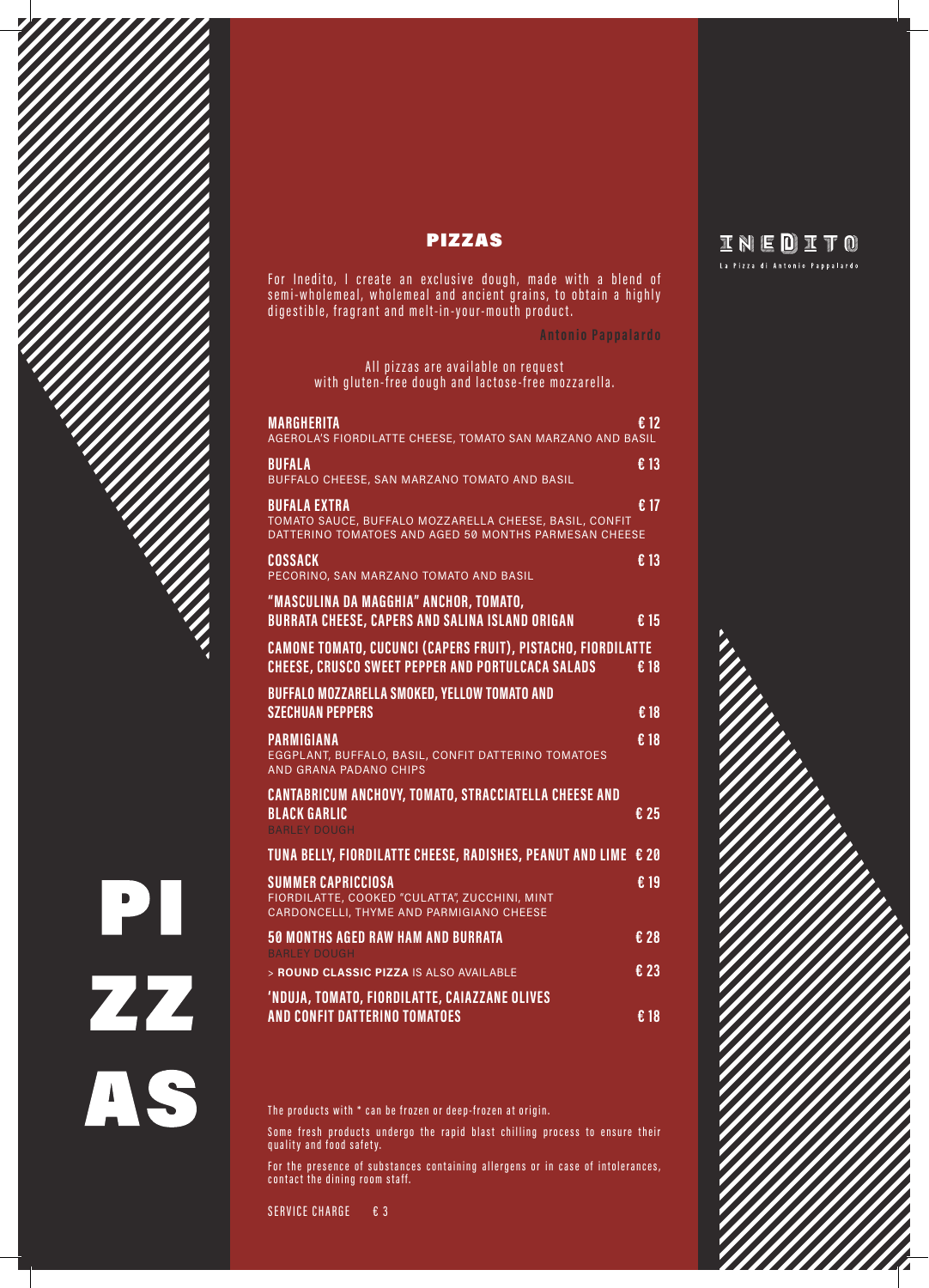## DESSERT



| <b>BUCKWHEAT CAKE, COCONUT AND ELDER</b>                                      | $\epsilon$ 8 |  |
|-------------------------------------------------------------------------------|--------------|--|
| Pairing:                                                                      |              |  |
| RABBIOSO LUGANA DOC - VENDEMMIA TARDIVA 2015, MARANGONA € 8                   |              |  |
| <b>BAROZZI CAKE, RASPBERRIES AND MASCARPONE ICE CREAM</b>                     | $\epsilon$ 8 |  |
| Pairing:                                                                      |              |  |
| <b>VERMOUTH ROSSO, GARAZZINO</b>                                              | € 5          |  |
| CHEESE CAKE, BUFFALO RICOTTA CHEESE, BLACK BLUEBERRY AND CORN € 8<br>Pairing: |              |  |
| ALEATICO DOLCE, POLVANERA 2013                                                | € 5          |  |
| <b>ROSE CAKE AND ZABAJONE</b>                                                 | $\epsilon$ 8 |  |
| Pairing:                                                                      |              |  |
| DANZA DEL SOLE, GAETANO SOLENGHI 2013                                         | $\epsilon$ 8 |  |
| <b>GREEN TEA MATCHA AND LIME SORBET</b>                                       | €7           |  |





La Pizza di Antonio Pappalardo